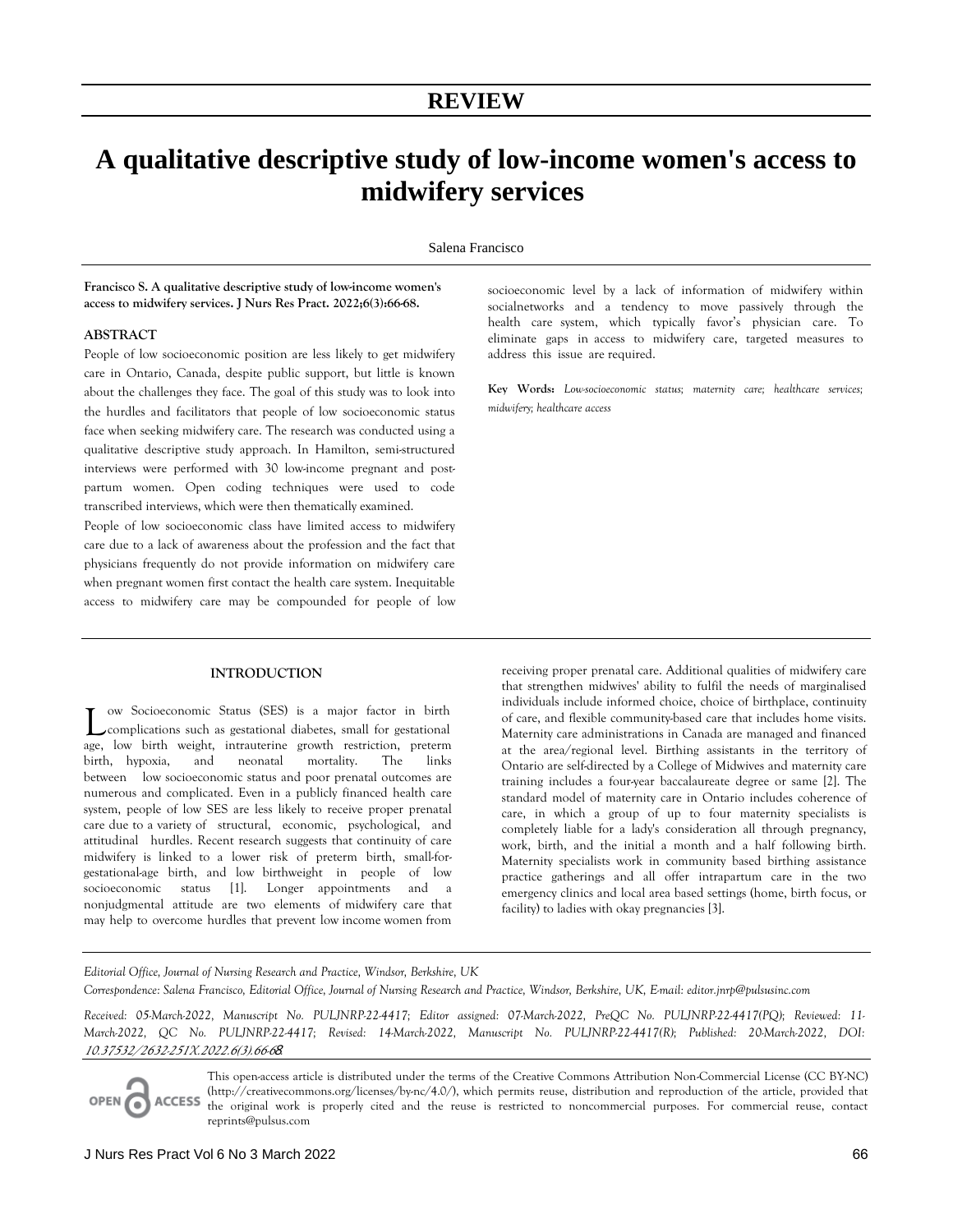# **Francisco S.**

The expense of maternity care is freely financed for all inhabitants of Ontario. Contingent upon accessibility, people are allowed to pick between care from an obstetrician, a family doctor, or a maternity specialist for their pregnancy and birth; notwithstanding, just maternity specialists give intrapartum care outside of medical clinics. Just a minority of family doctors give intrapartum care. In 2017, maternity specialists went to 16% of births in Ontario and 10.8% cross country, and 83% of birthing assistant went to births in Ontario happened in emergency clinic. Low birthing assistance care participation across all populaces is affected by the generally ongoing coordination of maternity care into the medical care framework in Ontario in 1994. Past examination, not explicit to low SES, distinguished obstructions to ladies' agreeableness and use of maternity care, including unfortunate degrees of mindfulness and information, including misguided judgments and worries regarding the wellbeing and mastery of birthing specialists in crises [4]. Admittance to maternity care in Ontario in view of SES has not been all around portrayed. In a 1999 study directed five years after the guideline and formal incorporation of maternity care into the Ontario medical care framework, birthing specialists announced that public financing had expanded the variety of the birthing assistance client populace, with 94% of birthing assistance practice bunches revealing expanded usage by low pay ladies [5]. Albeit expanding admittance to maternity care for ladies from burdened bunches was expressly distinguished as an objective of guideline of birthing assistance, unpublished investigations by our exploration group proposes that individuals of low SES in Ontario are more averse to get to birthing assistance care. Little is had some significant awareness of hindrances pregnant individuals of low SES could insight in going into freely financed birthing assistance care and how they can be survived. The objective of this study was to comprehend the boundaries and facilitators to getting to birthing assistance care experienced by individuals of low SES. Our essential exploration question was "What the future held facilitators recognized by pregnant individuals of low SES connected with getting to maternity care? Individuals were qualified to partake in the review assuming they were right now pregnant or had conceived an offspring inside the previous year and were of low SES, no matter what their decision of medical services supplier. We selected inhabitants of Hamilton, Canada, a southern Ontario city with a populace of 535,000 from January to May 2018. We selected through online media and banners at medical care and social administrations destinations including maternity care facilities, a between proficient local area based maternity care center, clinic based obstetrical centers and birth units, local area associations, and pre-birth programming [6]. Members were offered a little, \$25 cash honorarium in acknowledgment of their time, notwithstanding any transportation costs caused in taking part in the meeting. Potential members straightforwardly reached the review group through online media, email, and phone. We screened individuals upon introductory contact by utilizing five inquiries connected with SES to decide their qualification to partake. SES is a diverse build used to characterize social imbalance and is estimated by pay, occupation and instructive fulfillment. Screening questions tended to most elevated training level accomplished, business status, occupation, receipt of government pay backing, and family pay.

Individuals who were beneath the low pay cut-off for the city of Hamilton or gotten government pay backing, and whose most significant level of instruction was secondary everyday schedule were qualified to take part in the review [7]. Low pay shorts from Statistics Canada were utilized to decide low-pay status for the city of Hamilton, in light of family pay and family size residing in the house. We were keen on selecting members whose most significant level of instruction was secondary everyday schedule, except because of the mind boggling manner by which SES is estimated, and given the high pace of secondary school finishing in Canada (88% in 2010) we additionally incorporated a few people who didn't meet this basis. For individuals who had low pay or gotten government pay support yet had finished more elevated levels of schooling, the foremost agent assessed reactions connected with occupation and business status, and members were enlisted assuming that they were jobless, utilized parttime, or utilized in ventures with lowwages or unstable work. Members got the assent structure and all concentrate on data ahead of the meeting to audit. Informed assent was acquired from all members before the meeting, either composed or verbally relying upon whether their meeting was face to face or via telephone [8]. Verbal assent was sound recorded and acquired by the examination colleague who read and clarified the assent structure with the subject, who gave their verbal agree to partake. We had morals council endorsement to get assent thusly. Members were educated they could end the meeting or pull out from the review whenever, even after assent was gotten. All meetings were sound recorded. An accomplished examination right hand directed individual meetings utilizing a semi-organized interview guide. We settled on a systemic choice that the questioner wouldn't be a birthing assistant, or some other kind of medical services specialist, to increment member solace in offering open viewpoints and suppositions about maternity care. We offered the decision of a face to face or a phone interview. The semi-organized interview guides investigated members' boundaries and facilitators to getting to mind with their picked HCP, their explanations behind picking their HCP, and their encounters of care. A few inquiries were explicit to individuals who had gotten care from different clinicians, like family doctor, obstetrician, or medical caretaker professional [9]. These inquiries investigated whether they had at any point considered utilizing a maternity specialist, data they got from medical care suppliers about their choices for pregnancy and birth care, and their insight and assessments of birthing assistance care. Enrollment went on until information immersion in every one of the consideration supplier bunches was accomplished. Information immersion was laid out through steady iterative audit of the meetings to guarantee no new information was arising.

# **RESULT**

One-hundred and 49 individuals were evaluated for possible qualification. Of those, 23 didn't answer to the Darling et al. BMC Pregnancy and Childbirth (2019) 19:416 Page 3 of 13 screening questions, and 84 were ineligible. Eight were qualified and welcomed to take part in a meeting yet were lost to follow-up and 4 extra were qualified, yet not talked with because of arriving at immersion. Thirty individuals took part: 13 had gotten care from maternity specialists and 17 had never gotten care from birthing assistants. Among the individuals who had never seen birthing assistants, 10 (33%) had seen